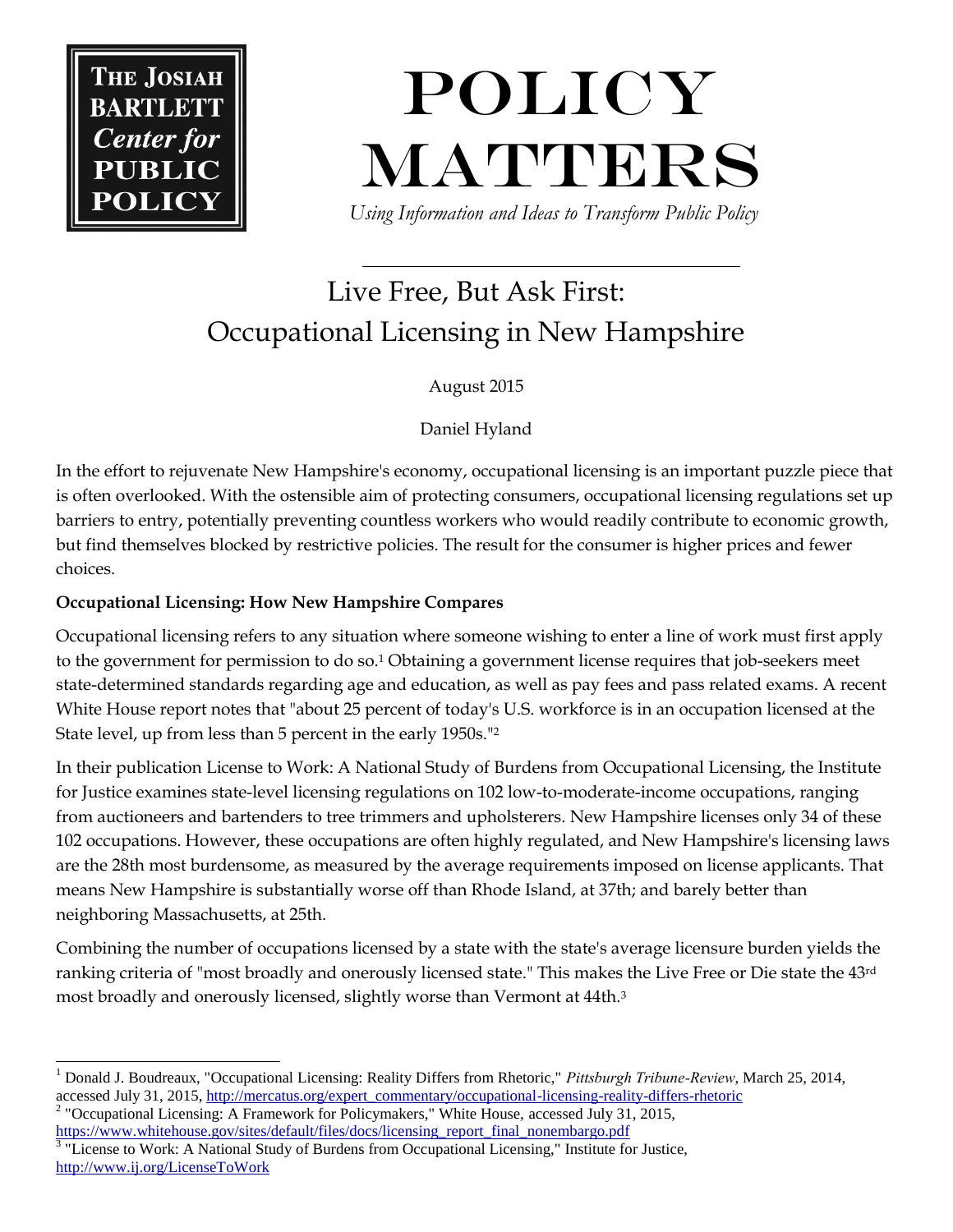Some aspects of New Hampshire's score in this study are particularly surprising. For instance, to obtain a city bus driver's license requires 0 days of supervised education, but to become a cosmetologist requires 350 days of education and/or experience. To become a pharmacy technician, responsible for preparing and labeling medications and recording dosage information, the state requires a \$25 fee, and nothing else; but to become a sign language interpreter costs \$860, in addition to experience requirements and exams. New Hampshire requires 161 more days and \$54 more to become licensed as a barber than as an emergency medical technician; and it is one of only 5 states to license shampooers–an occupation that both Hawaii, the most burdensomely regulated state in this study, and Arizona, the most broadly and onerously licensed state, do not regulate.<sup>4</sup>

Discrepancies like these point to deeper, underlying flaws. At 28th in terms of overall regulatory burden, New Hampshire needs to ask some questions about its licensing laws on the whole.

### **A view from 40,000 Feet:**

In their report, the White House concludes that "current systems of licensure...place burdens on workers, employers, and consumers, and too often are inconsistent, inefficient, and arbitrary."<sup>5</sup> Furthermore, such barriers significantly hamper the economic potential of "those who most likely aspire to [low-to-moderate income] occupations—minorities, those of lesser means and those with less education."<sup>6</sup>

This is especially important in light of concerns regarding economic growth, since about half of the 102 occupations examined in the Institute for Justice's study offer potential for new business creation (barbers, travel guides, and massage therapists, for example); and "about one-third of the 102 occupations are construction trades, such as masons, glaziers, painters and cement finishers, and in these trades, only those who act as contractors and have their own business need a license."<sup>7</sup> This means that not only are job-seekers potentially barred from existing jobs due to these regulations, but new job creation is hindered as well.

To determine the areas most in need of reform, License to Work recommends asking whether an occupation is licensed in other states, whether a given state's burdens are comparatively high, and whether licensure burdens in a given occupation are relatively high compared to occupations with greater safety concerns.<sup>8</sup>

Questions like these help to identify the shortcomings of regulations, and to determine whether licensing laws address a genuine harm or are only in place to artificially restrict the available supply of labor, thus allowing licensed workers to charge higher wages for their services. Since many licensed occupations offer potential for job creation, there is the risk that licensing regulations could be influenced by existing businesses, who would naturally want to limit any competition. This is known as "regulatory capture," where the control of a regulatory body is used for private gain at the public's expense.

There is ample reason to suspect such ulterior motives in any instance of licensing. A recent study found that "where government licensing is required for the job it raises hourly wages by about 8.4 percent." The study also noted that it was unclear whether such gains are the result of conscious endeavors to artificially raise wages, or of workers having "acquired reputations that are valued in the market place."<sup>9</sup> But there is evidence

 $\overline{a}$ 

<sup>4</sup> *ibid*., "State Profiles: New Hampshire,"<http://licensetowork.ij.org/nh>

<sup>&</sup>lt;sup>5</sup> "A Framework for Policymakers."

<sup>&</sup>lt;sup>6</sup> Institute for Justice, conclusion[, http://www.ij.org/l2w-conclusion](http://www.ij.org/l2w-conclusion)

<sup>7</sup> *ibid*., "The Occupations,"<http://www.ij.org/l2w-occupations>

<sup>8</sup> *ibid*., Conclusion.

<sup>9</sup> Morris M. Kleiner, "Analyzing the Labor Market Outcomes of Occupational Licensing," Cato Institute: *Research Briefs in Economic Policy* 26 (2015) <http://object.cato.org/sites/cato.org/files/pubs/pdf/research-brief-26-updated.pdf>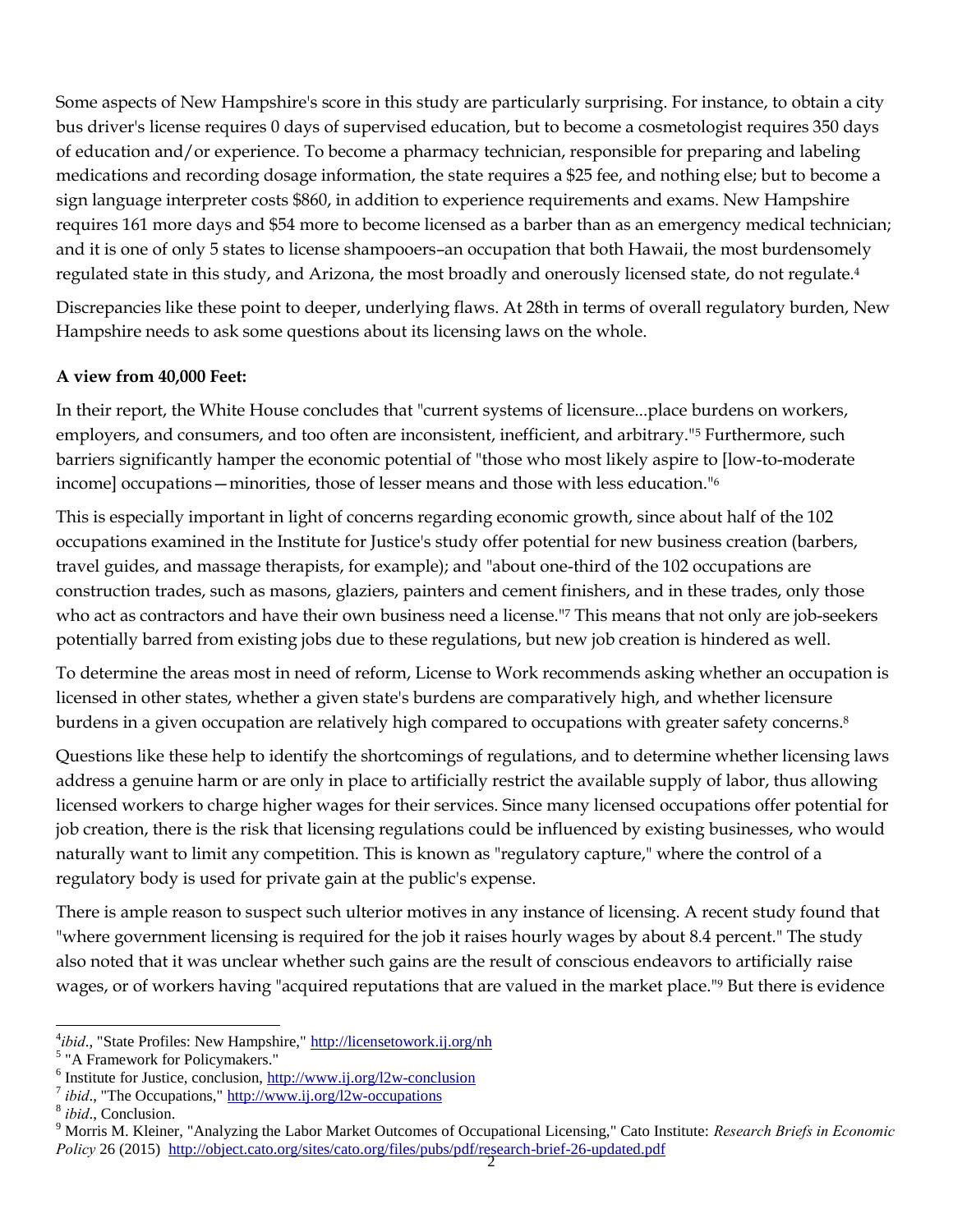to suggest a conscious effort on the part of vested interests to restrict competition. As pointed out by the Council on Licensure, Enforcement and Regulation (CLEAR), "professions rather than consumer groups usually seek regulation,"<sup>10</sup> and licensure laws often "require entrants into a trade to pass exams...designed and graded by representatives of incumbent suppliers."<sup>11</sup>

These circumstances suggest that businesses and workers are using the regulatory system for private gain, contrary to its intended purpose of protecting the well-being of the general public.

### **What Are the Alternatives?**

In many states, licensing regulation is accompanied by what are known as "sunrise" and "sunset" laws. Sunrise refers to "a process under which an occupation or profession wishing to receive state certification or licensure must propose the components of the legislation, along with cost and benefit estimates of the proposed regulation...[and] convince the legislators that consumers will be unduly harmed if the proposed legislation is not adopted," and "Sunset is the automatic termination of regulatory boards and agencies unless legislative action is taken to reinstate them."<sup>12</sup> These common-sense measures provide basic and necessary accountability for regulators, requiring them to provide justification for new laws to be created, and for existing laws to persist.

New Hampshire however, has no sunrise law, and its sunset law was repealed.<sup>13</sup> In order to reform its regulatory legislation, state policymakers may resort to the introduction of new legislation–and in fact, there are two examples of this from recent years. House Bill 446, introduced in 2011, would have repealed the legislative authority to regulate a number of professions. But despite a favorable committee recommendation, the bill ultimately failed to pass.<sup>14</sup> The bill's main sponsors followed in 2012 with HB 1265, a more general bill which would have set criteria for occupational regulation, established a committee "to determine the appropriate level of regulation for each occupation and profession," and provided for the practice of professions "without being subject to laws that regulate the occupation or profession which are arbitrary, unnecessary, or substantially burdensome." This bill was referred to an interim study, after which it was eventually voted down.<sup>15</sup>

Such difficulties demonstrate a concern that sunrise and sunset laws aim to address: namely, that regulatory legislation may tend to be easy to pass, but hard to undo. <sup>16</sup> According to the Bureau of Labor Statistics, licensing regulation may be prone to this kind of outcome because of so-called "ratchet" effects: new licensing regulations often include "grandfather" clauses, which allow existing practitioners to continue their work without being subject to the new requirements. Because of this, a newly licensed market looks essentially the same as it did prior to regulation, and prices will tend to remain what they were. Consequently, the increase in wages discussed earlier may not occur immediately. However, as time goes on the grandfathered workers begin to exit the field, leaving mostly licensed workers who are protected from competition by the licensure

l  $10$  "Sunset, Sunrise, and State Agency Audits," Council on Licensure, Enforcement & Regulation, accessed July 31, 2015, <http://www.clearhq.org/resources/sunset.htm>

 $\overline{11}$  Boudreaux, "Reality Differs from Rhetoric."

<sup>&</sup>lt;sup>12</sup> "Sunrise, Sunset & State Agency Audits."

<sup>13</sup> *ibid*.

<sup>&</sup>lt;sup>14</sup> HB446 of 2011 Session of the New Hampshire General Court

<sup>&</sup>lt;sup>15</sup> HB1265 of 2012 Session of the New Hampshire General Court

<sup>&</sup>lt;sup>16</sup> "A Framework for Policymakers."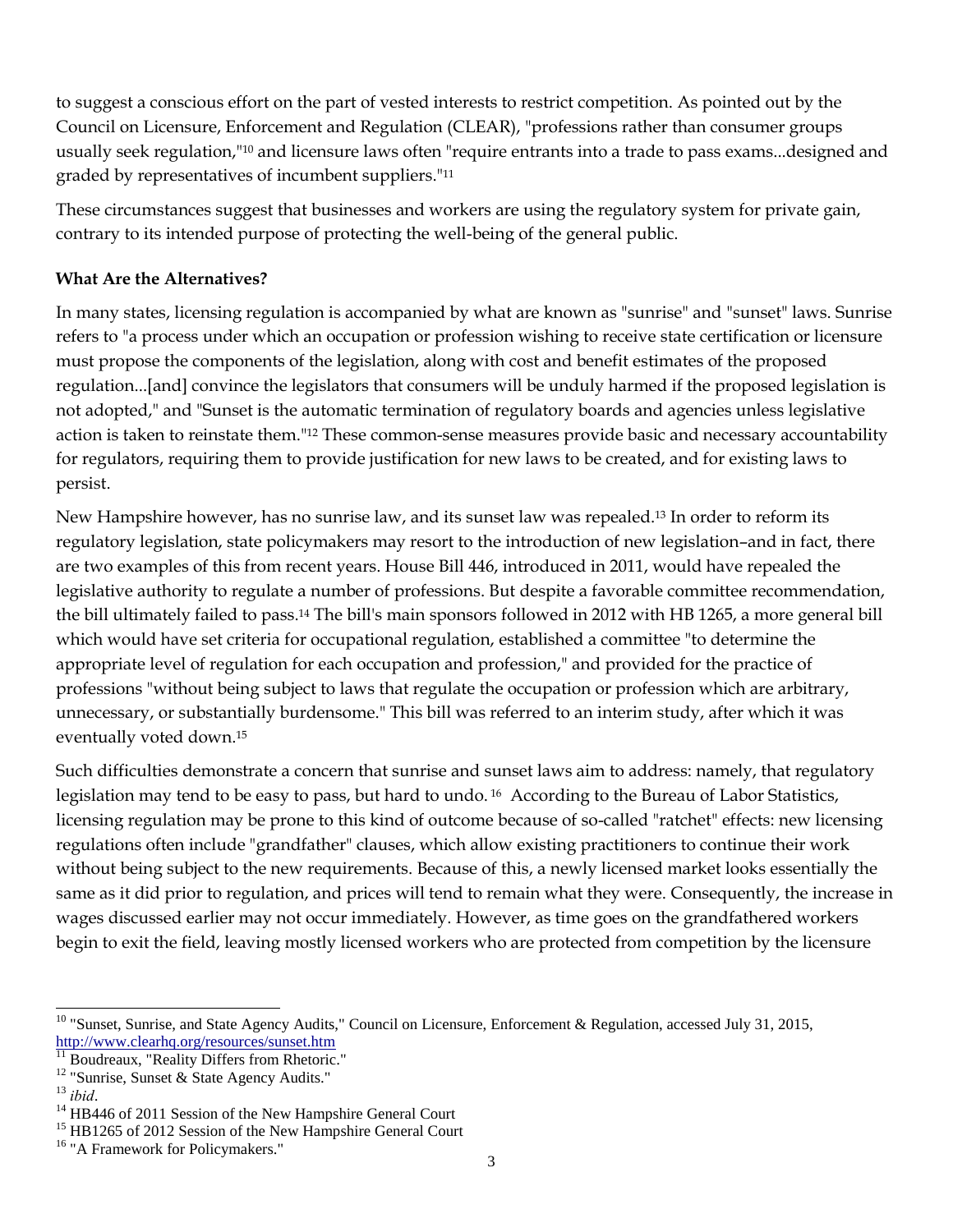laws; in this new situation, "de-licensing" may cause wages "to fall immediately with the inflow of new workers." <sup>17</sup>

Perhaps this explains why there have been only eight instances of successful de-licensing in the last 40 years– and why, in half of those cases, attempts to reinstitute licensing regulations followed swiftly afterward. New Hampshire's 2011-2012 reform efforts constitute one of only nine attempts nationwide in recent years to collectively de-license groups of occupations–all of them unsuccessful.<sup>18</sup>

Due to such concerns, it is important not only to address existing licensing regulations, but to be vigilant in scrutinizing proposed new licensure laws, and to explore alternatives to licensing.

One of the main alternatives to licensing is voluntary certification, which could be (and often is) offered privately, rather than through the government. Certification not only provides a lower-cost and less burdensome alternative, but significantly it can provide a clearer view of the genuine worth of standards in the eyes of practitioners and the public. By exposing certification requirements to ordinary market forces, a more appropriate balance can be reached between the standards set for practitioners, and the market demands on workers in a given profession.<sup>19</sup>

### **Conclusion**

The White House report on occupational licensing concludes that there "is ample evidence that States and other jurisdictions should review current licensing practices with an aim toward rationalizing these regulations and lowering barriers to employment."<sup>20</sup> To do this, New Hampshire should examine what measures are already in place to oversee licensing regulations, and cast a critical eye upon the motives that may underlie licensing requirements to ensure that any regulation protects both individual freedom and economic growth. Lowering barriers to entry means greater marketplace competition, with all the benefits that follow: lower prices, higher quality, and more consumer choice–and ultimately, more freedom and more growth in New Hampshire.

#### **Appendix I:**

*Selected Occupations that Require a License to Practice in New Hampshire and their Requirements to Obtain*

l

<sup>&</sup>lt;sup>17</sup> Robert J. Thornton and Edward J. Timmons, "The de-licensing of occupations in the United States," Bureau of Labor Statistics: *Monthly Labor Review* (May, 2015[\) http://www.bls.gov/opub/mlr/2015/article/pdf/the-de-licensing-of-occupations-in-the-united](http://www.bls.gov/opub/mlr/2015/article/pdf/the-de-licensing-of-occupations-in-the-united-states.pdf)[states.pdf](http://www.bls.gov/opub/mlr/2015/article/pdf/the-de-licensing-of-occupations-in-the-united-states.pdf)

<sup>18</sup> *Ibid.*

<sup>&</sup>lt;sup>19</sup> Edward J. Timmons, "'Occupational Licensing Gone Wild?': Why Licensing Is Not Always the Answer" (testimony presented before the Indiana Senate Commerce and Technology Committee, April 16, 2015.) [http://mercatus.org/publication/occupational](http://mercatus.org/publication/occupational-licensing-gone-wild-why-licensing-not-always-answer)[licensing-gone-wild-why-licensing-not-always-answer](http://mercatus.org/publication/occupational-licensing-gone-wild-why-licensing-not-always-answer)

<sup>&</sup>lt;sup>20</sup> "A Framework for Policymakers."